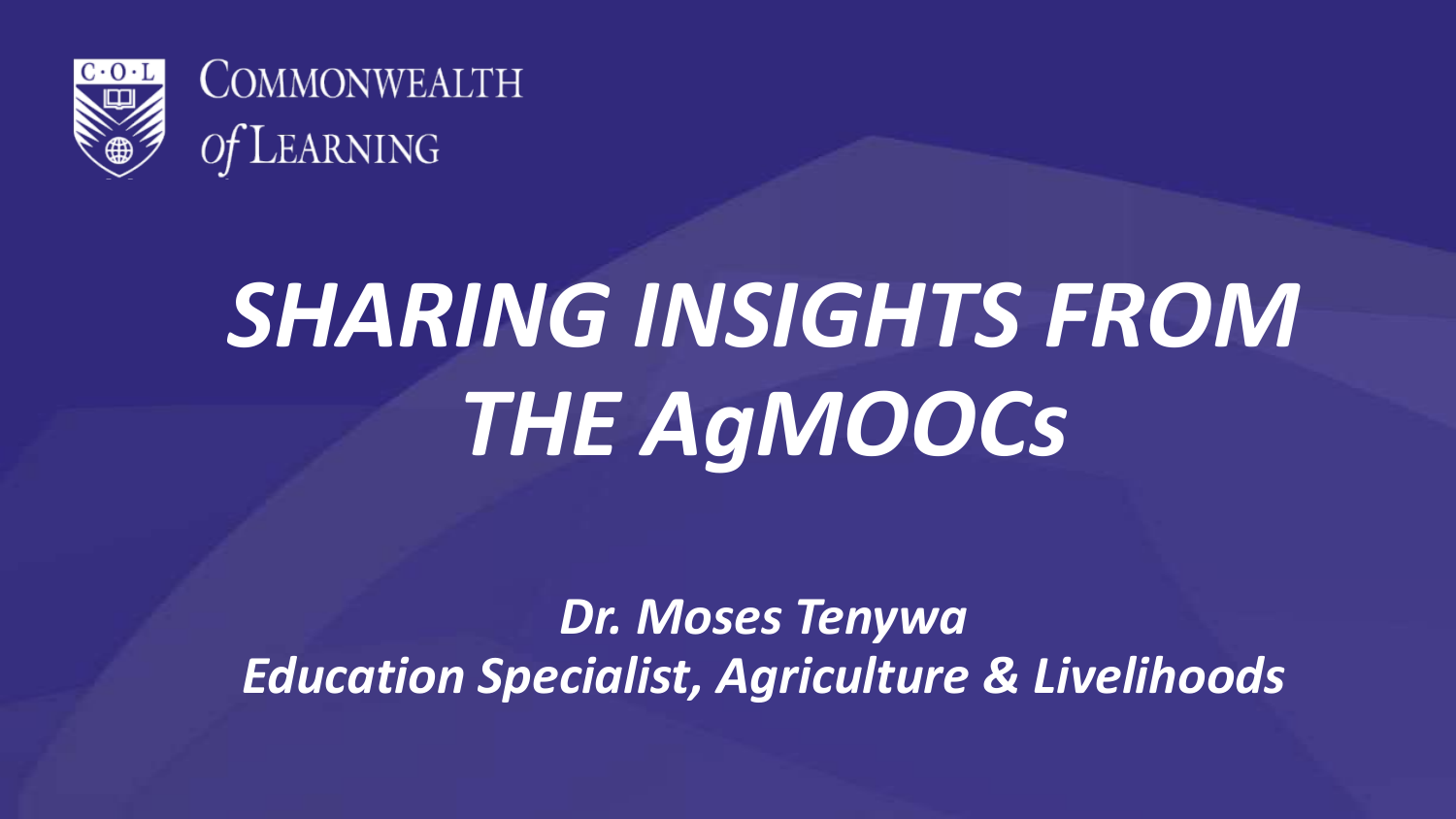

"Open education broke open the iron triangle of access, cost and quality that had constrained education throughout history and had created the insidious assumption, still prevalent today, that in education you cannot have quality without exclusivity"

Sir John Daniel, Past - President and CEO, Commonwealth of Learning

Quality without exclusivity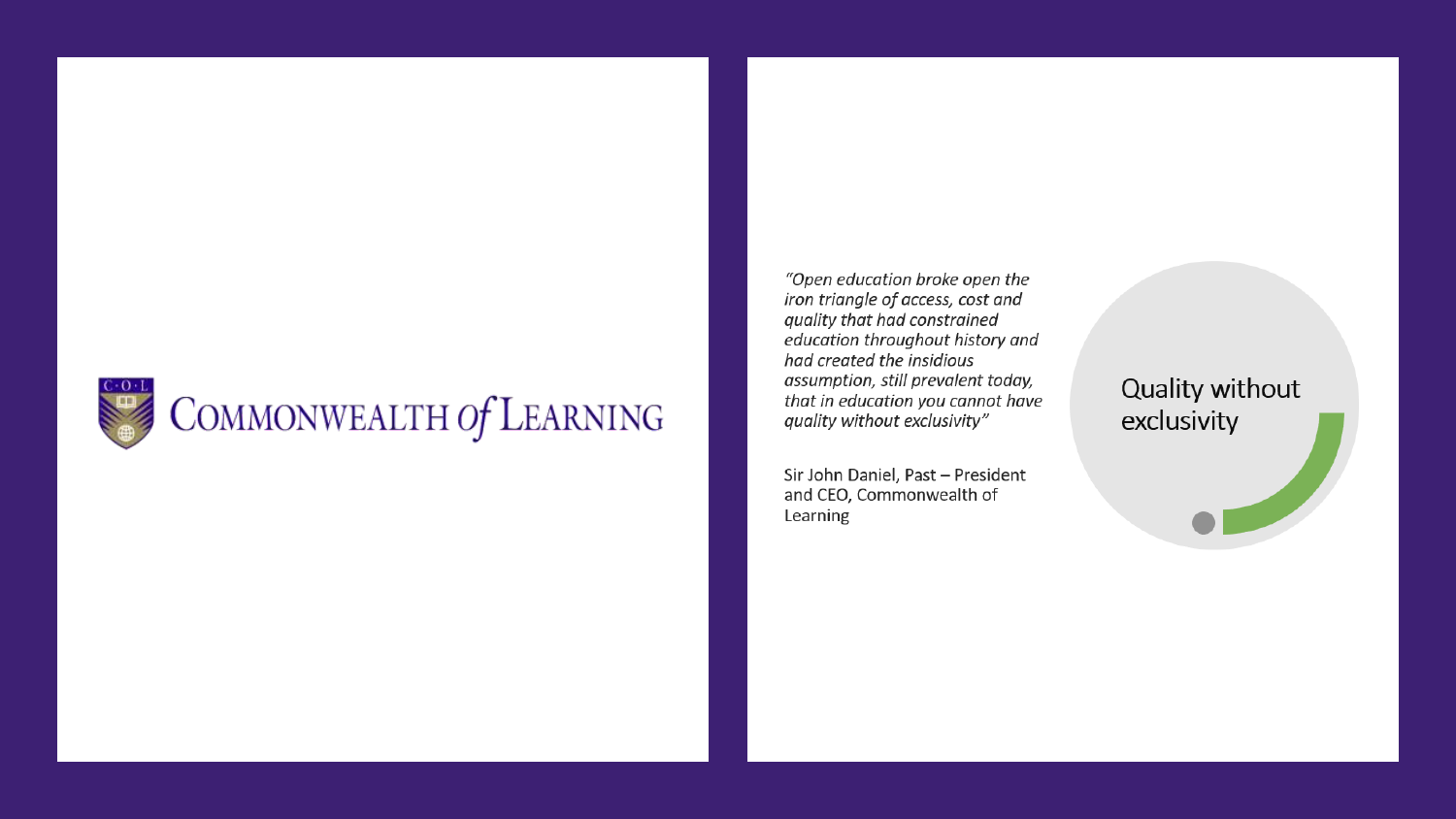# **AgMOOCs**



It is designed for, in theory, an unlimited number of participants and as such is related to the scalability of the education service provider.



It is accessible at no charge.



It requires no entry qualifications.



All elements of the course provision are provided fully online.

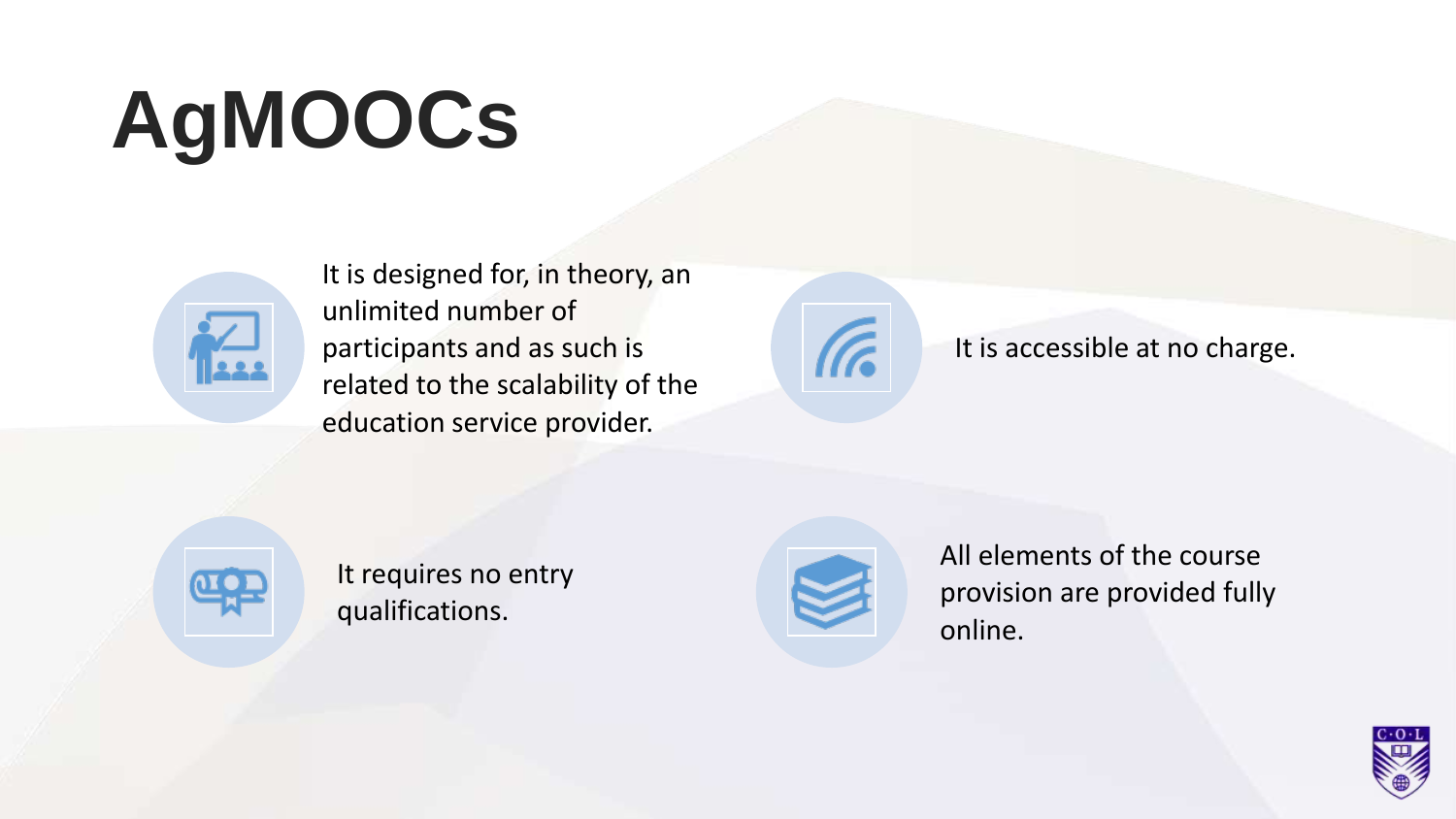### **Food & Ag Sector in MOOC space**

#### Presence is STILL limited

ClassCentral Portal: Only 276 out of 30,000 MOOCs catalogued relate to Ag topics (as of May 2021)

COL pioneered MOOCs in Ag

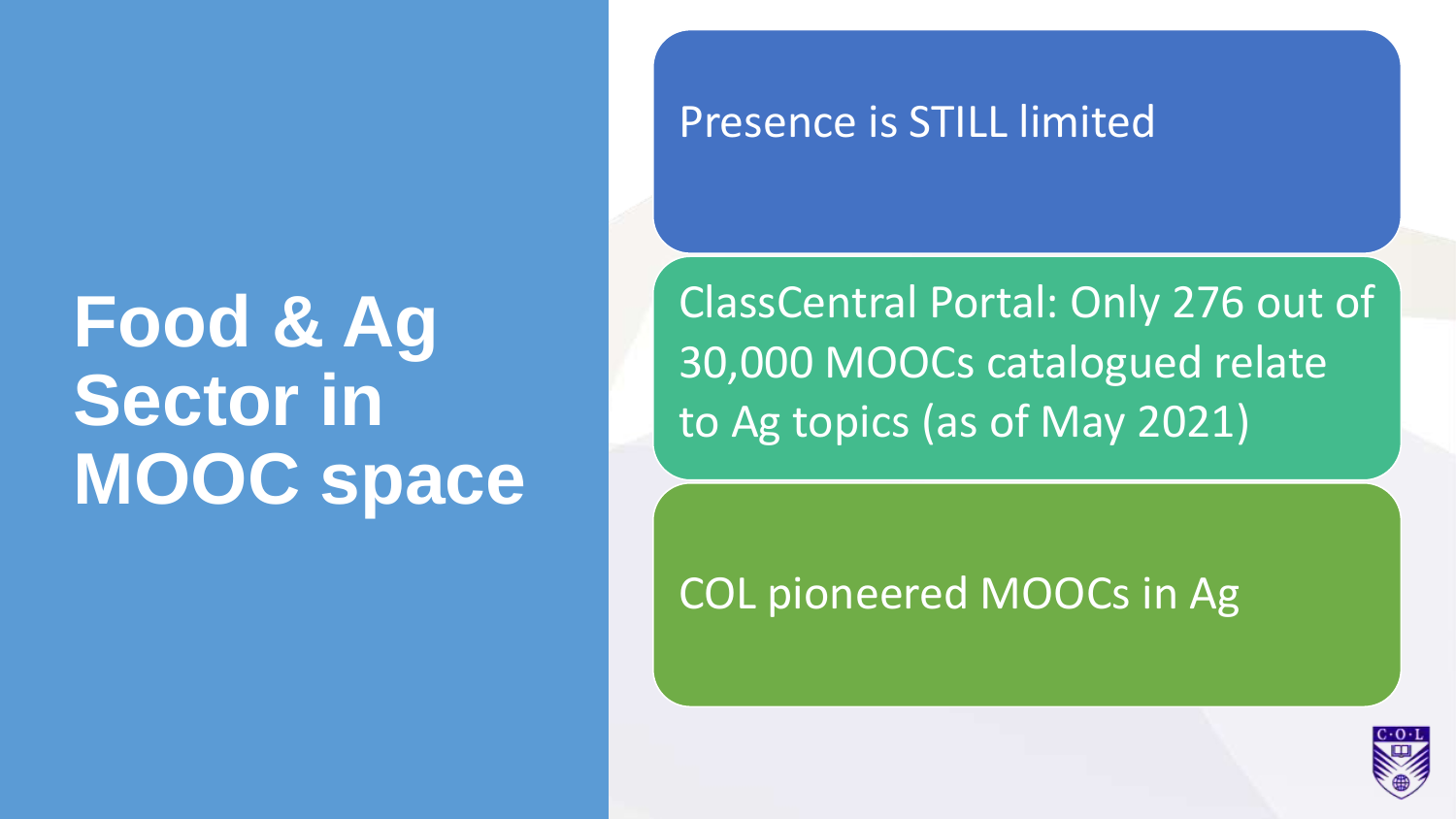COL organised a workshop with India National Academy of Ag Sciences in 2014 on MOOCs.

**Launched** AgMOOCS Consortium in early 2015.

#### MOOC for Capacity Building in Indian Agriculture: Opportunities and Challenges



#### View/Open £ PDF (71.86KB)

Date 2014

#### Abstract

The landscape of agriculture is expanding to include agribusiness in the supply chain operations and management. Globalization is opening enormous opportunities for food and processed commodities while, at the same time bringing challenges of global competition. Linking agriculture with green economy and empowering farmers, women and youth with livelihood and entrepreneurship skills are necessary. Improving the competencies of scientists, teachers and extension workers, and delivering training in high-tech agriculture, secondary agriculture, and entrepreneurship will go a long way toward developing and adopting modern technologies that will bring more income to farmers.

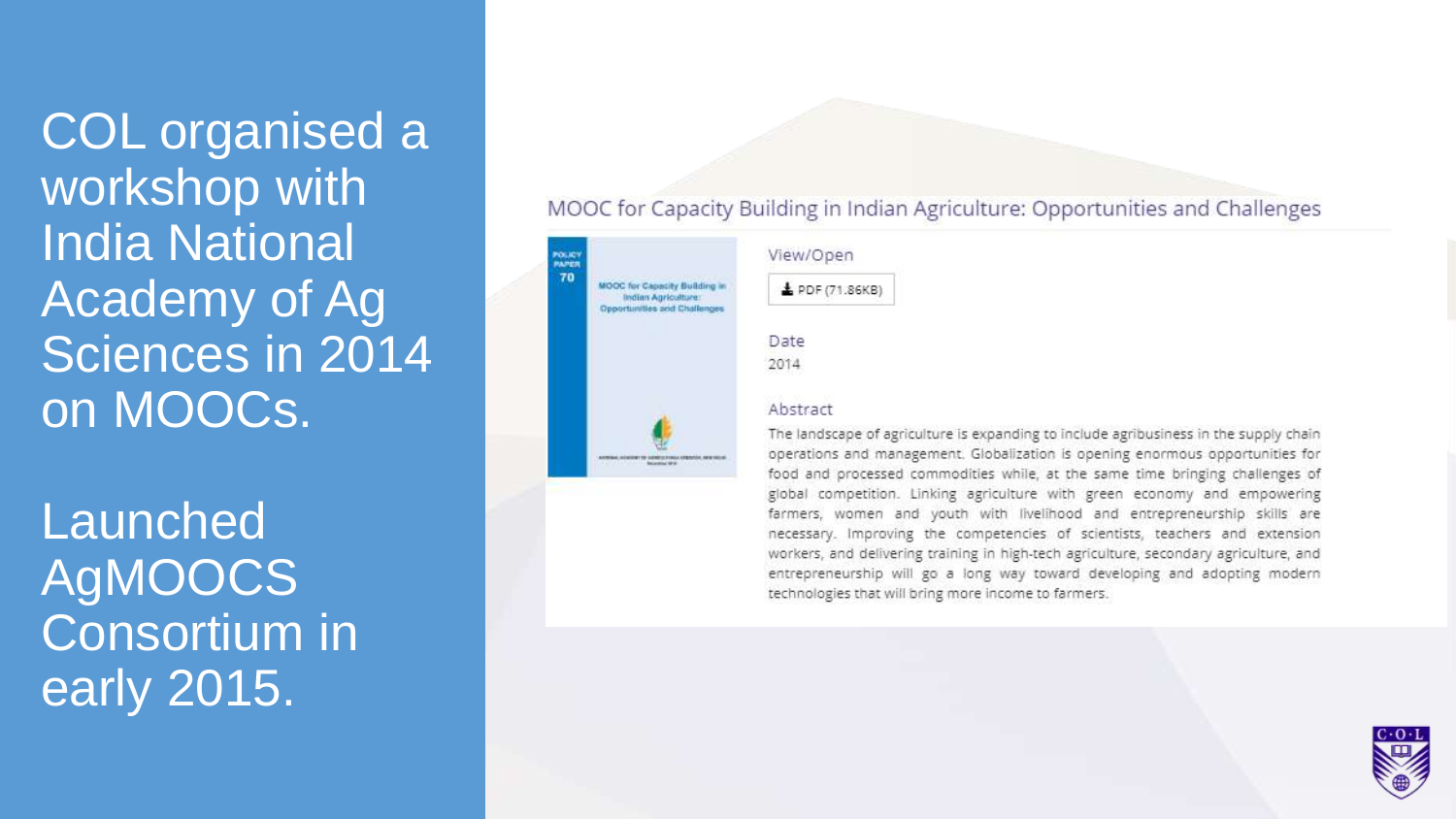#### The human capacities gap identified

#### **Training**

- research professionals in emerging topics
- extension personnel to solve new problems in the field quickly
- personnel in agro-industry and in agri-businesses
- farmers in emerging techniques in agricultural production, protection, and processing

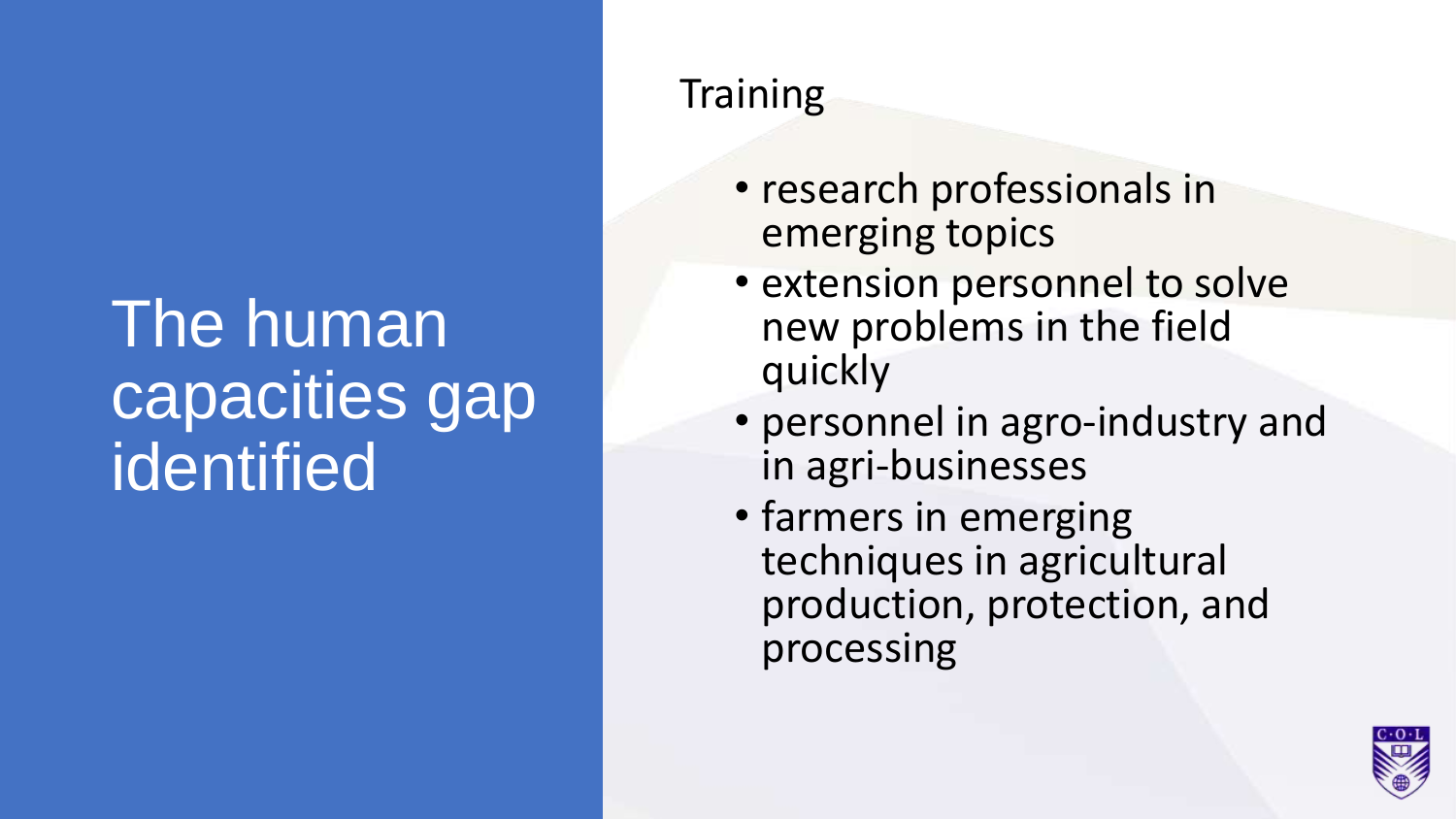# Evolution of AgMOOC s

| COL organised a<br>consultation with the Indian<br>National Academy of<br><b>Agricultural Sciences</b><br>• to gain a perspective on<br>the usefulness of MOOCs<br>in the food and<br>agriculture sector. |  | the consortium members<br>met every year to<br>• decide on the topics that<br>the AgMOOCs<br>• conduct capacity<br>strengthening programs<br>for the faculty volunteers |           | needed to be addressed in                                                                                                              |  |  |
|-----------------------------------------------------------------------------------------------------------------------------------------------------------------------------------------------------------|--|-------------------------------------------------------------------------------------------------------------------------------------------------------------------------|-----------|----------------------------------------------------------------------------------------------------------------------------------------|--|--|
|                                                                                                                                                                                                           |  |                                                                                                                                                                         |           |                                                                                                                                        |  |  |
| 2015                                                                                                                                                                                                      |  |                                                                                                                                                                         | 2015-2021 |                                                                                                                                        |  |  |
| 2014                                                                                                                                                                                                      |  | 2015-2017                                                                                                                                                               |           |                                                                                                                                        |  |  |
| COL jointly with IIT-Kanpur<br>launched the AgMOOCs<br>India consortium<br>• to explore and establish<br>the viability of the MOOC<br>paradigm in food and<br>agriculture                                 |  |                                                                                                                                                                         |           | the AgMOOCs consortium<br>offered 30 MOOCs<br>• 19 were unique while the<br>remainder were repeat<br>offerings.<br>$C \cdot O \cdot L$ |  |  |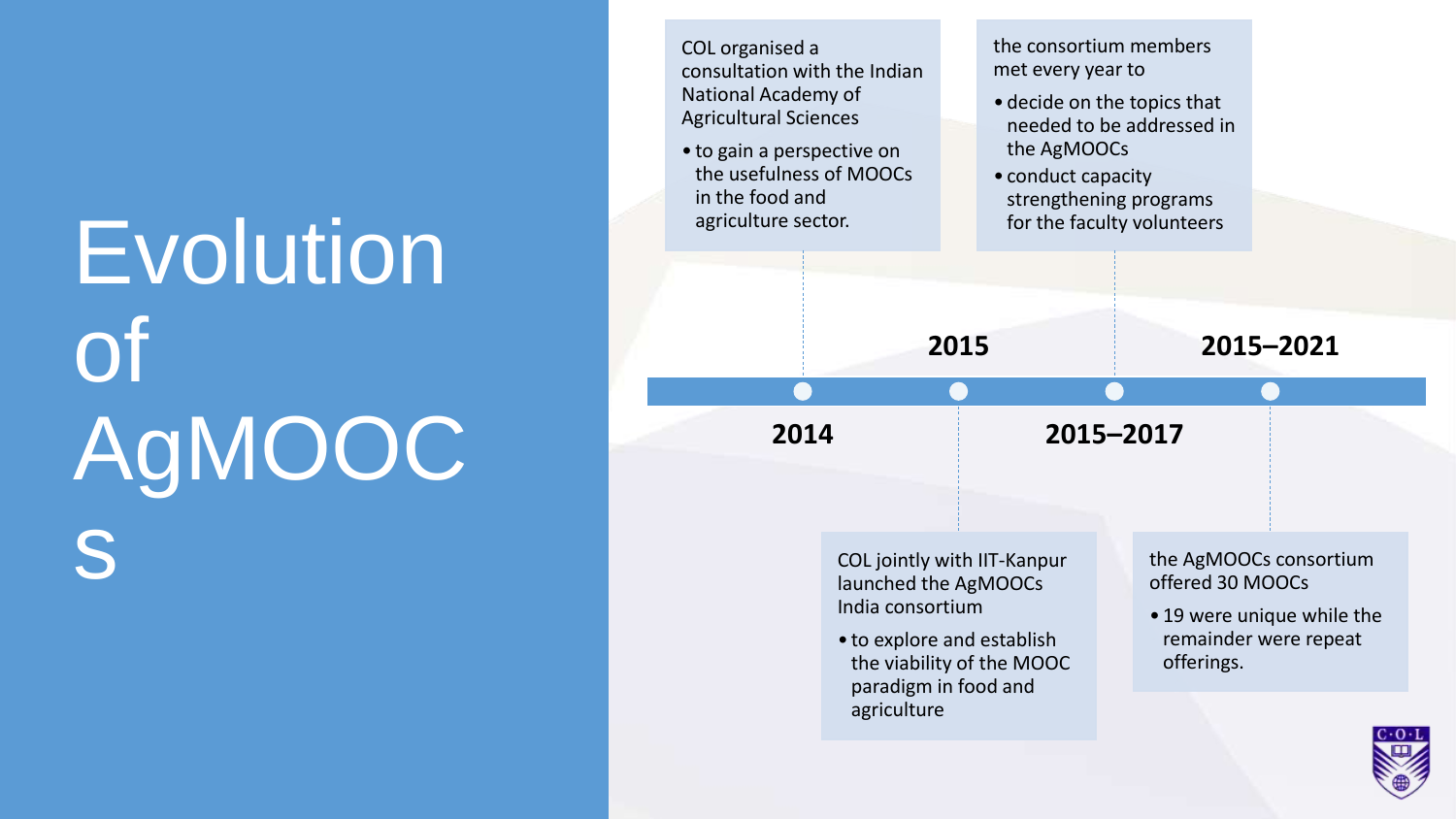

#### Archived





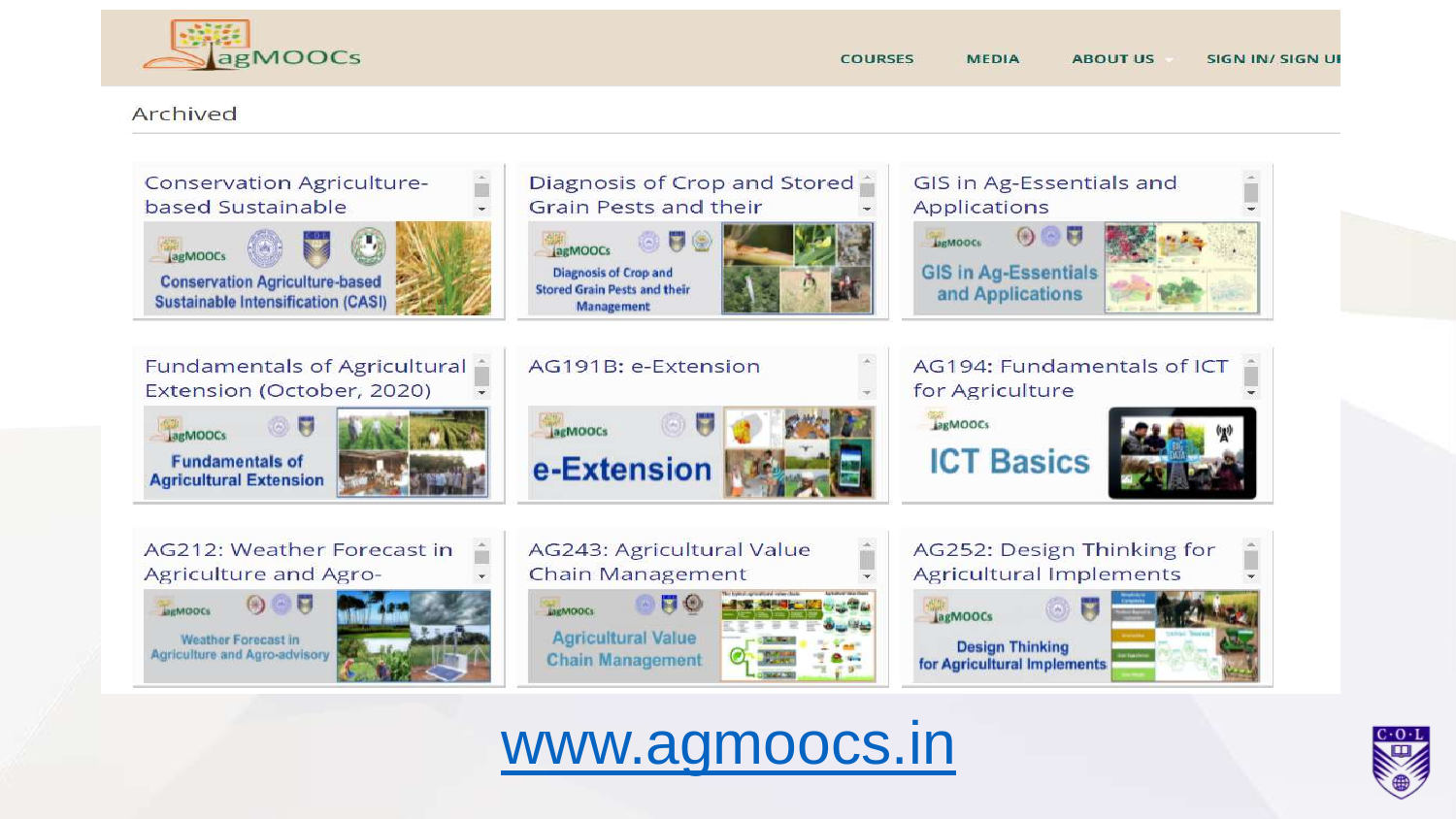

#### **AgMOOCs- key data**

- Years active: 2015-current
- Number of unique courses: 19
- Number of offerings: 30
- Number of registrations: 120,000 (about)
- Certification percentage: ~23%
- Course under development: "Treatment of infertility in cattle"
	- One of less than 10 MOOCs globally on veterinary topics
- Platform: MooKIT, Open Source designed and developed by Indian Institute of Technology, Kanpur [\(www.iitk.ac.in](http://www.iitk.ac.in/))

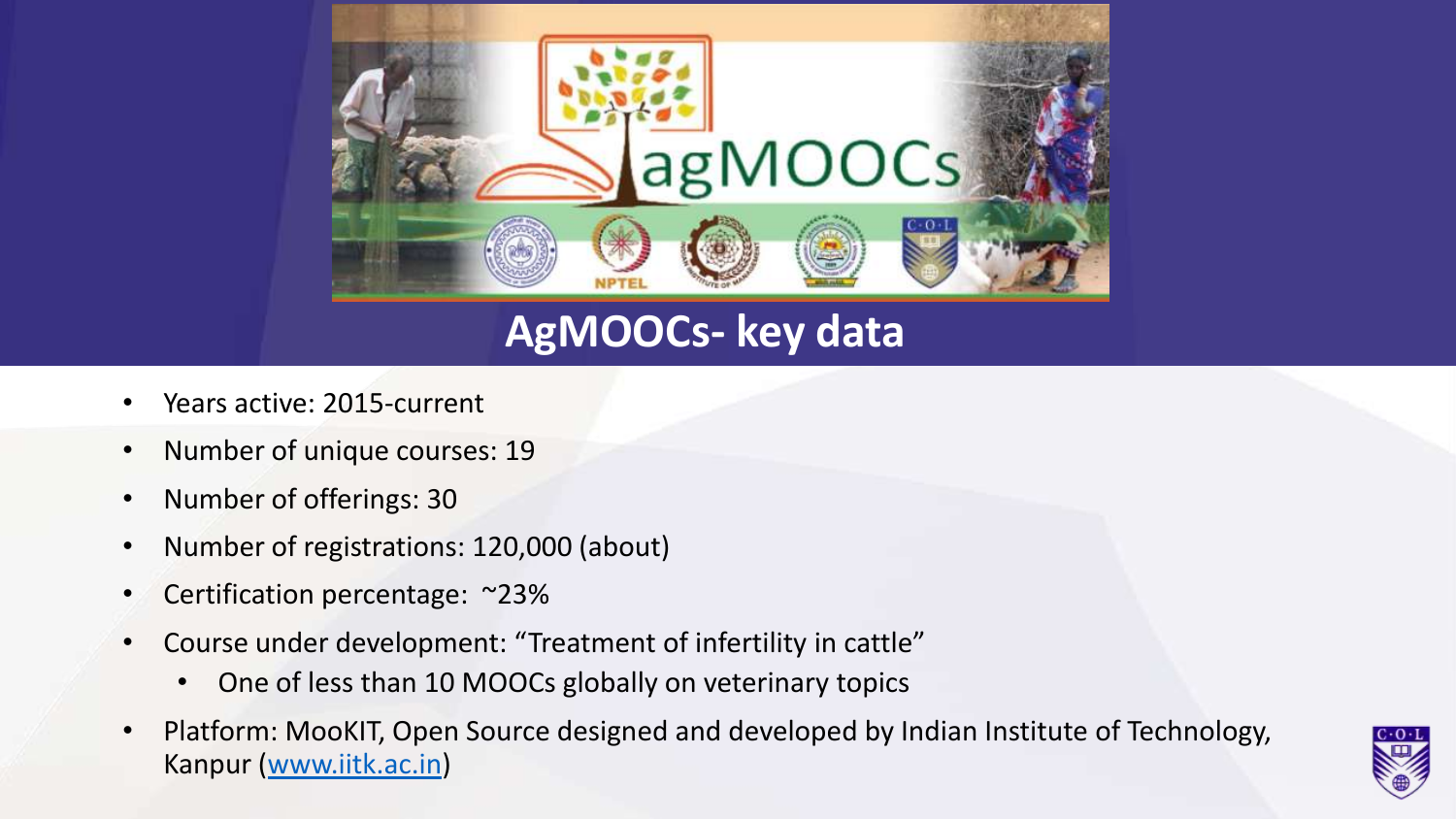

### **Certificate s**

The courses and certification were offered free of cost, with the certificates carrying high credibility as they were issued by the Centre for Development of Technical Education, IIT Kanpur and COL.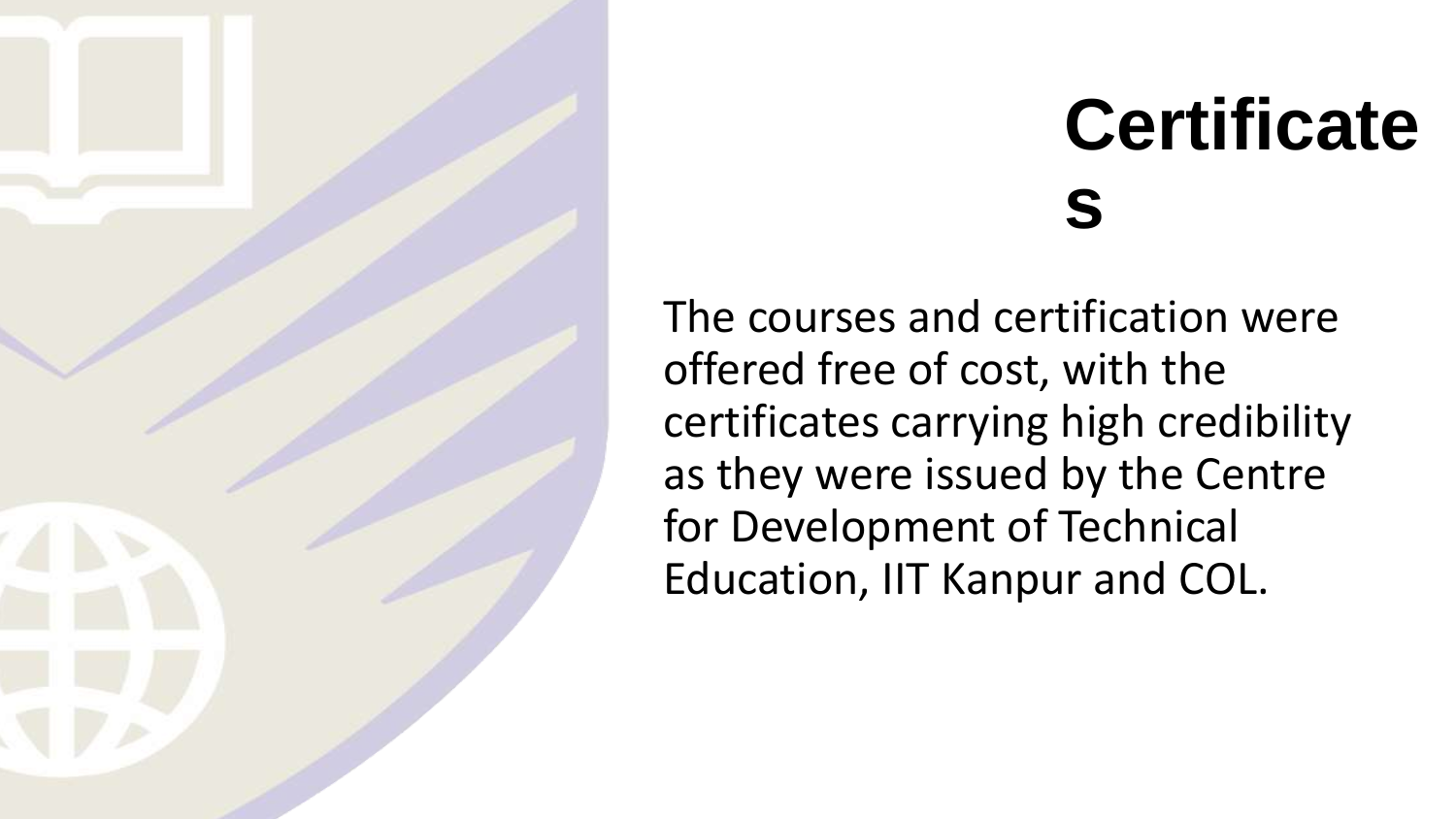### **Promotion of AgMOOCs**

- A key activity in the consortium was to promote the courses through multiple channels.
- Standard digital media channels were used extensively, including email and social media campaigns.
- Team members at IITK would also mail out announcements and posters to hundreds of campuses, especially those located in the northern regions of India which were mostly rural.
	- Additionally, IITK personnel occasionally visited some of the campuses to conduct special orientation sessions.

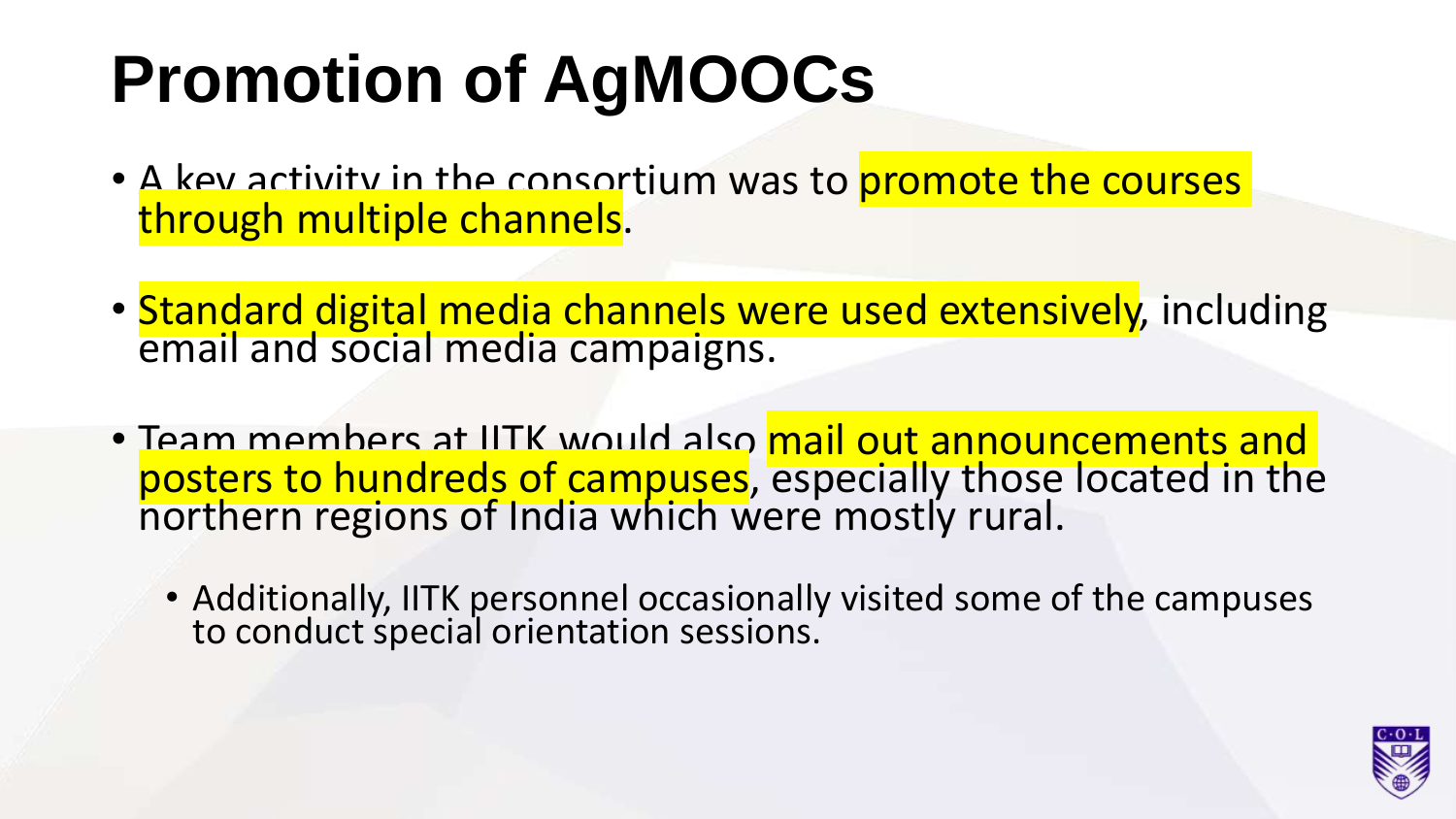#### **Example: IPM MOOC in April 2020 11,978 registrations in a single course**



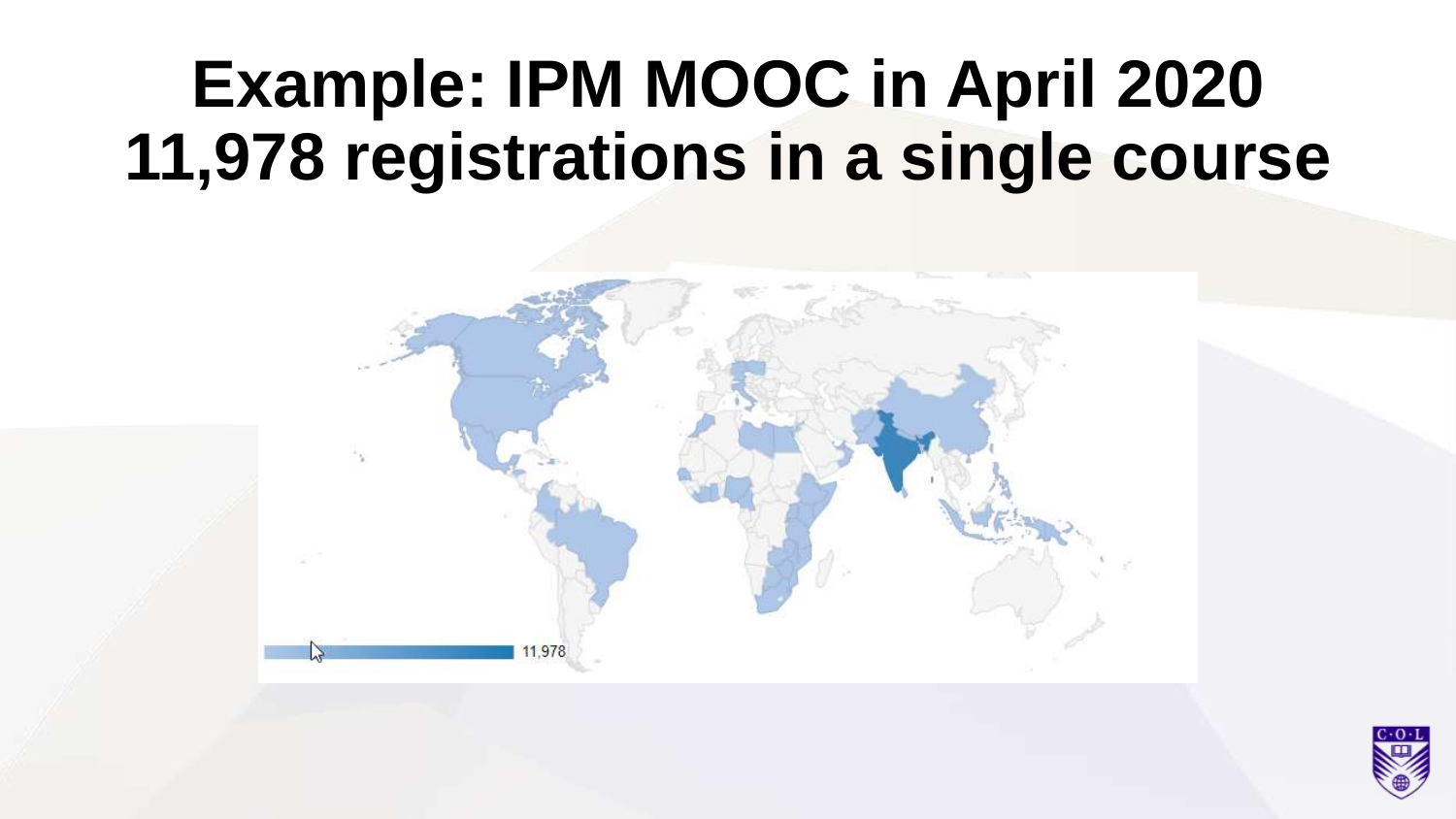#### **Experiences of COL so far with MOOCs**

- COL has been a pioneer in offering MOOCs to learners in developing countries.
	- [www.mooc4dev.org](http://www.mooc4dev.org/)
- Highlighting the policy implications of MOOCs in developing countries back when the MOOC was an emerging practice.
- Our AgMOOCs activity remains a global pioneer as well, as there are fewer than 300 MOOCs in Agriculture out of nearly 30000 catalogued in Class Central.
- Our work with Coursera, Google and Udemy is aligned with our own mission to increase access to high quality learning materials.
	- We are thus offering multiple ways for learners in member countries to increase access to quality learning.

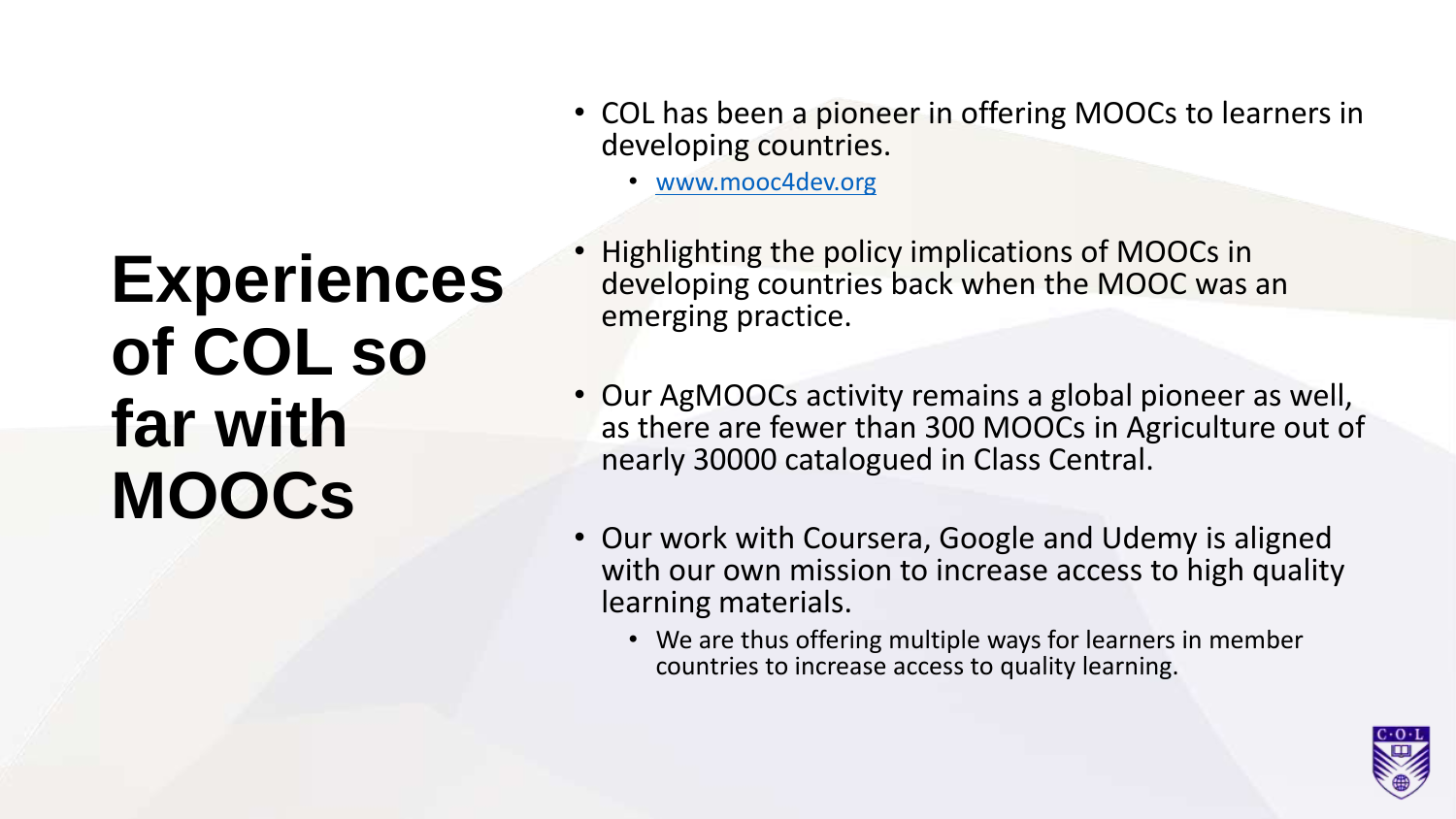# **FEEDBACK FROM AgMOOC LEARNERS (PHASE 10)**

.

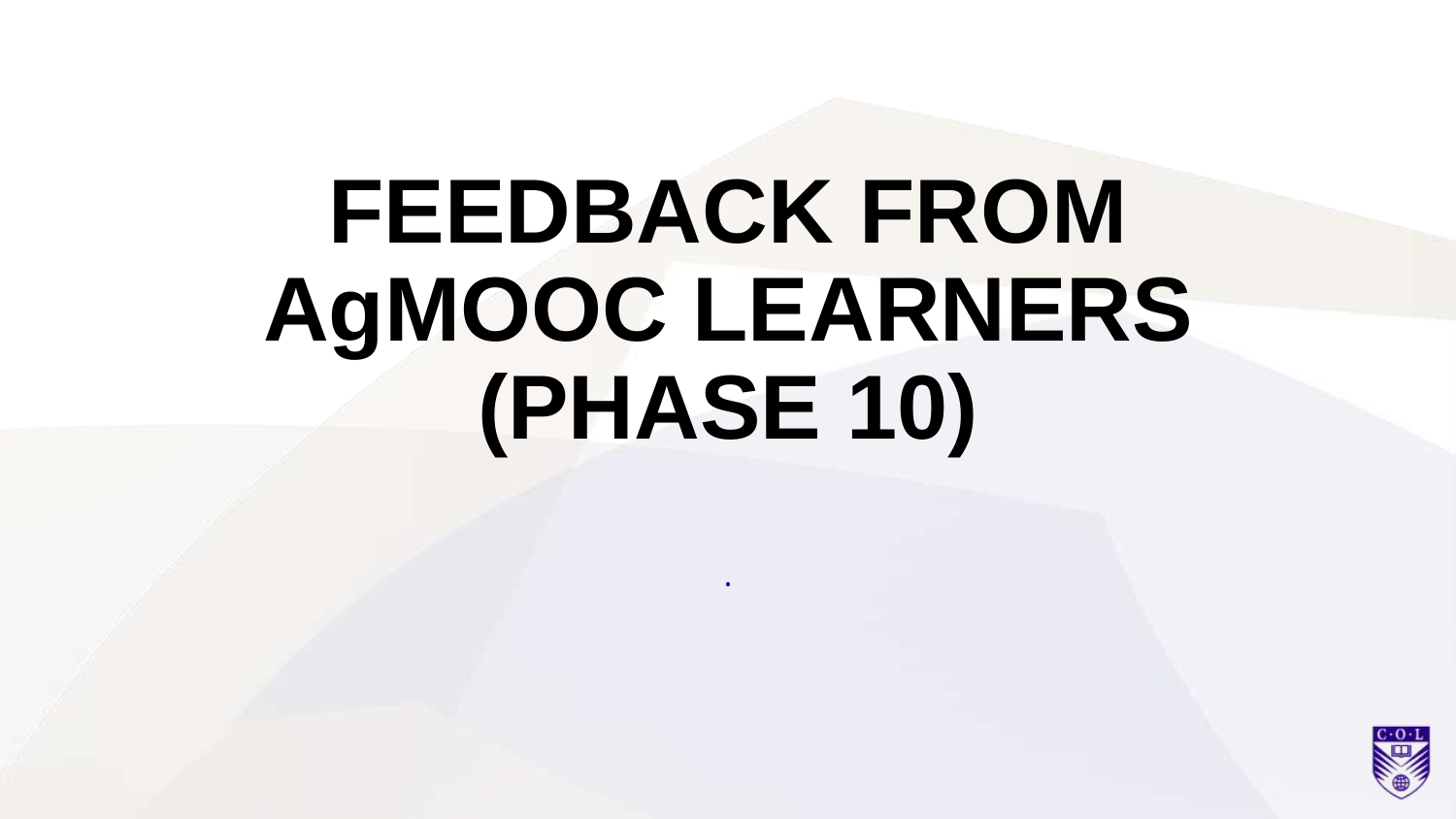## **Who is doing AgMOOCs**

Majority of learners students < 35 years

**Age group of learners Category of learners**

Titre du graphique



Titre du graphique



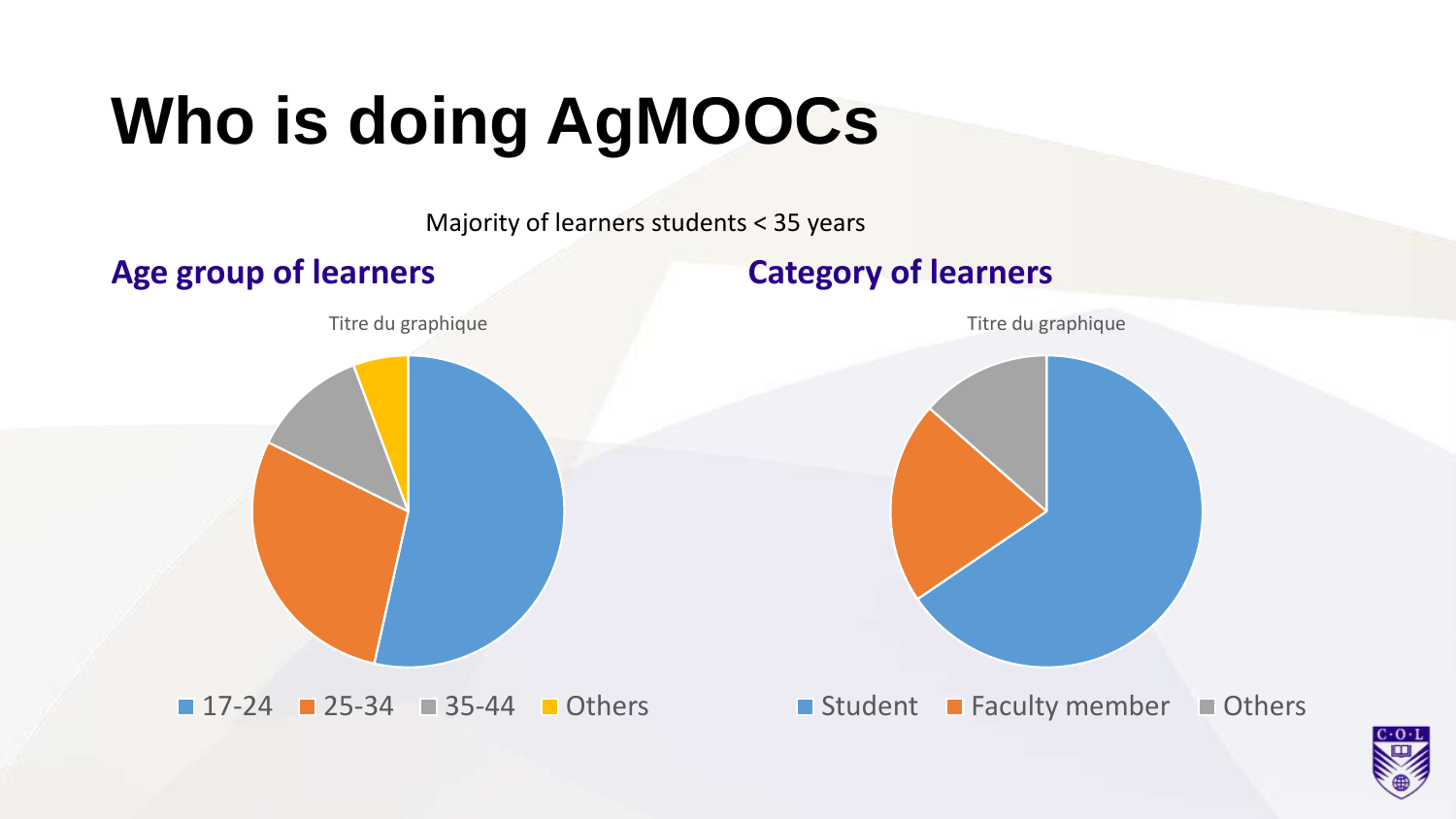#### **What is the source of informationawareness of the course?**

Multiple channels



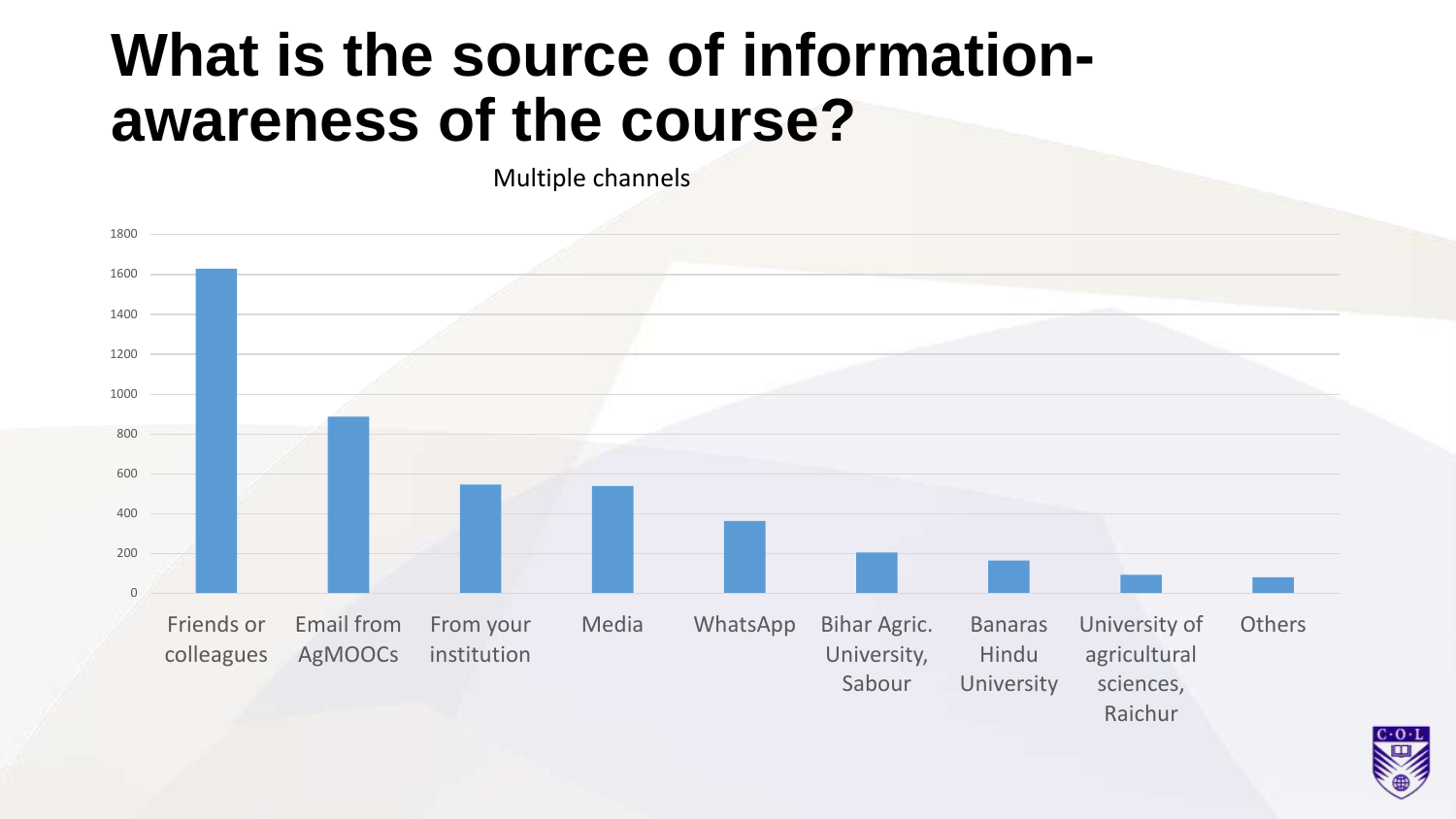### **Why the course and how knowledge is utilized**

Titre du graphique

- To increase knowledge & awareness
- For professional development
- Cultivation of crops
- **Others**

#### **Reasons for taking the course Utilization of knowledge gained**

Titre du graphique



- **Share with friends and colleagues**
- **Share with students in class**
- Share with members on a project
- **Others**

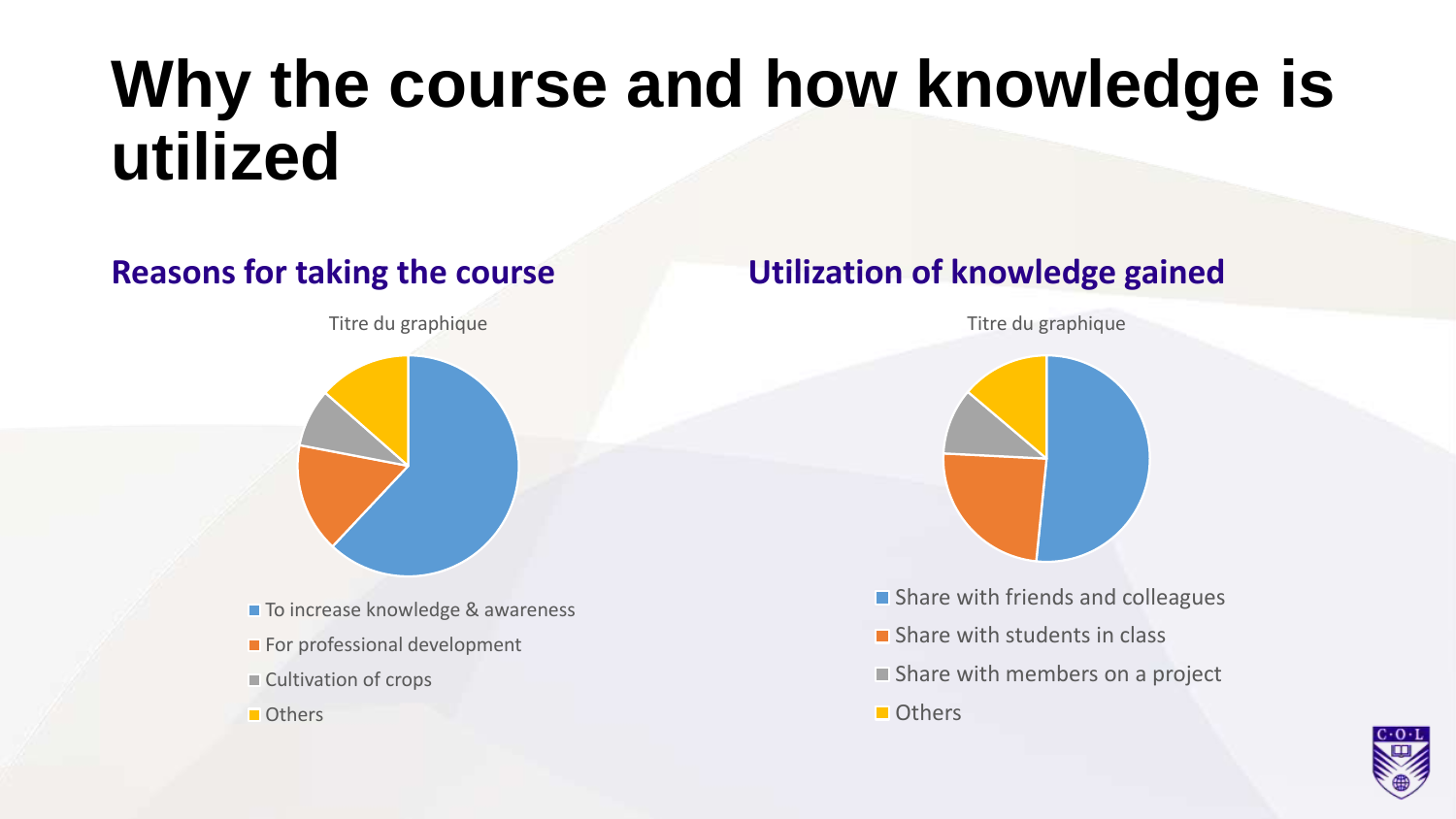### **Bandwidth and device used to access AgMOOCs**



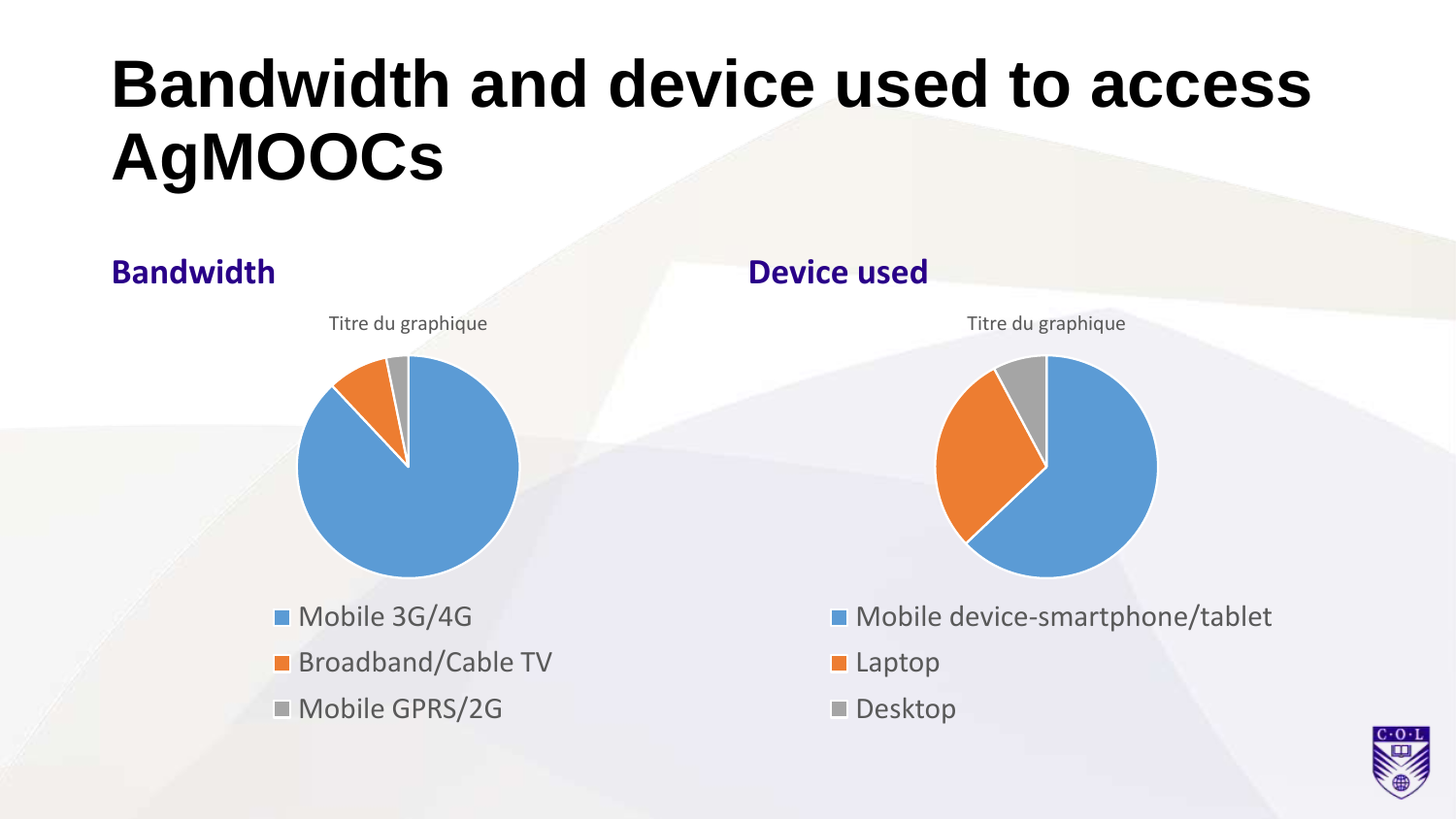#### **Accessing content and source of videos**

#### **Media used to access content Source of course videos**





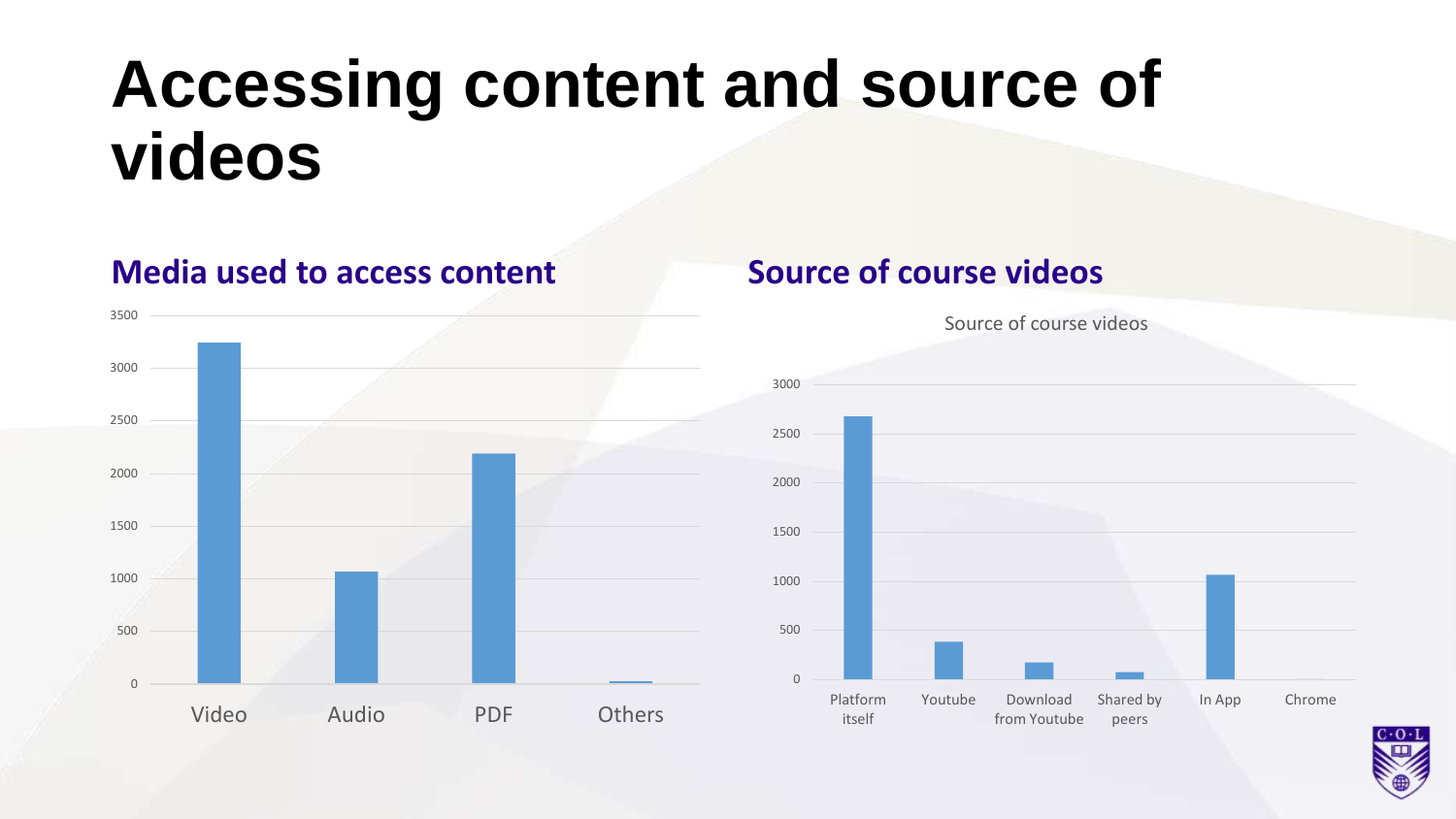### **Integrated Pest Management feedback**